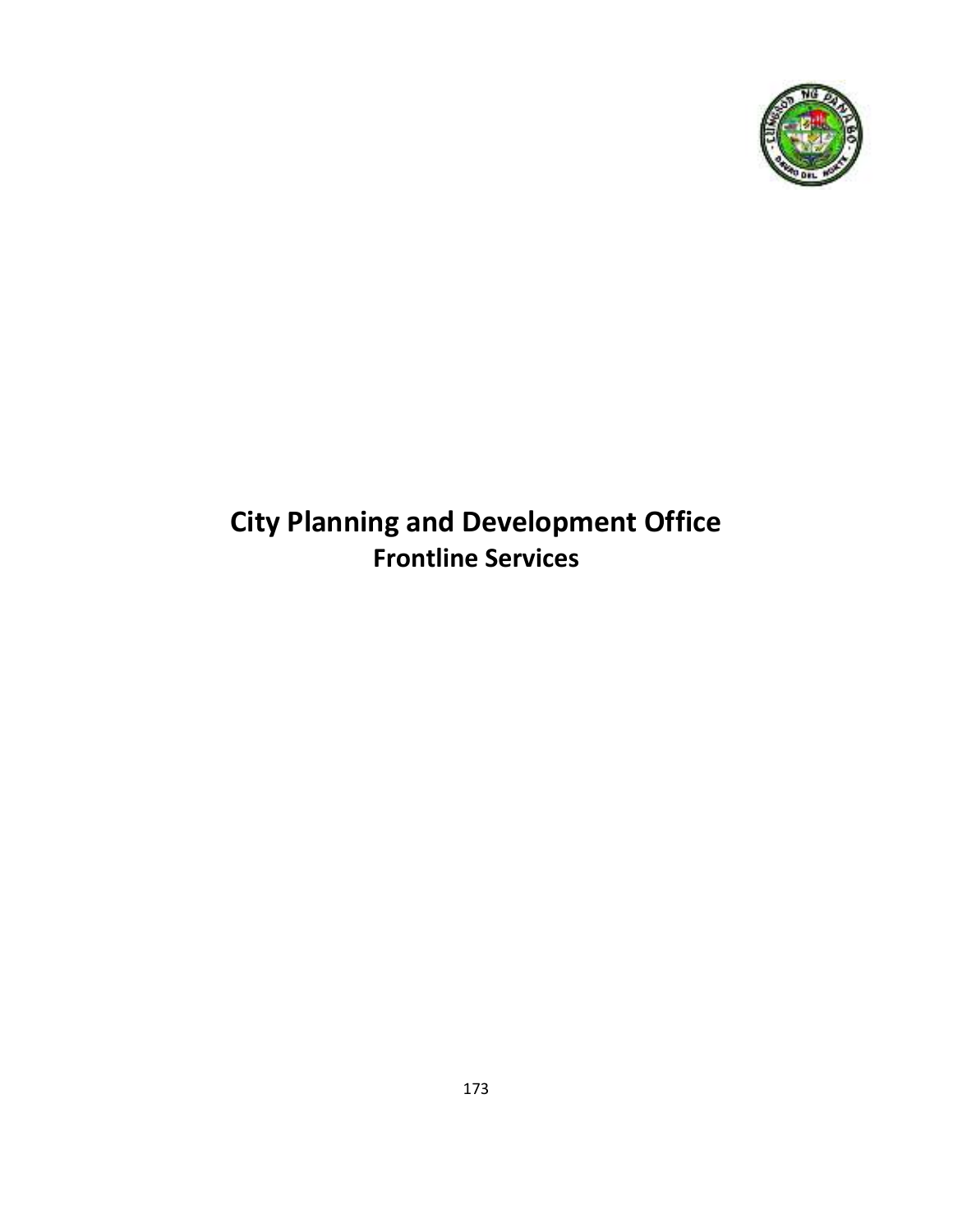

## **1. Issuance of Locational Clearance for Building Permit / Area**

Locational Clearance is a written authority / permit granted by the LGU through the Zoning Administrator / Zoning Officer pursuant to the approved Zoning Ordinance for the establishment or operation of projects of national / local significance which is a pre-requisite in the issuance of Building Permit and Business Permit

| <b>Office or Division:</b>                                                                                                                                                                                                                                                      |         | City Planning and Development Office (CPDO) - Zoning Section                                    |  |  |  |
|---------------------------------------------------------------------------------------------------------------------------------------------------------------------------------------------------------------------------------------------------------------------------------|---------|-------------------------------------------------------------------------------------------------|--|--|--|
| <b>Classification:</b>                                                                                                                                                                                                                                                          | Complex |                                                                                                 |  |  |  |
| <b>Type of Transaction:</b>                                                                                                                                                                                                                                                     |         | G2C - Government to Citizen;<br>G2B - Government to Business;<br>G2G - Government to Government |  |  |  |
| Who may avail:                                                                                                                                                                                                                                                                  |         | All Individuals, Businesses / Corporations and Government Agencies                              |  |  |  |
| <b>CHECKLIST OF REQUIREMENTS</b>                                                                                                                                                                                                                                                |         | <b>WHERE TO SECURE</b>                                                                          |  |  |  |
| <b>Standard Requirements:</b>                                                                                                                                                                                                                                                   |         |                                                                                                 |  |  |  |
| <b>Accomplished Application Form for</b><br>Locational Clearance (1 original)<br>*Make sure that the application form is<br>filled out appropriately and duly notarized                                                                                                         |         | City Planning and Development Office – Zoning<br><b>Section, Notary Public</b>                  |  |  |  |
| Latest Certified True Copy of Title (1<br>photocopy)                                                                                                                                                                                                                            |         | <b>Registry of Deeds</b>                                                                        |  |  |  |
| Latest Tax Declaration (1 photocopy)                                                                                                                                                                                                                                            |         | City Assessor's Office - Section                                                                |  |  |  |
| Latest Tax Clearance (1 photocopy)                                                                                                                                                                                                                                              |         | City Treasurer's Office - Section                                                               |  |  |  |
| Complete set of Building Plan / Site<br>Development Plan (Area) duly signed and<br>sealed by the Owner and a Building<br>Professional - Architect, Civil/ Structural<br>Engr., Electrical Engr., Master<br>Plumber/Sanitary Engr., and Professional<br>Mechanical Engr. (1 set) |         | <b>Construction Firms</b>                                                                       |  |  |  |
| Cost Estimates duly signed and sealed by<br>the Owner and a Professional - Architect,<br>Civil Engr. (1 copy)                                                                                                                                                                   |         | <b>Construction Firms</b>                                                                       |  |  |  |
| Specification duly signed and sealed by<br>the Owner and a Professional - Architect,<br>Civil Engr. (1 copy)                                                                                                                                                                    |         | <b>Construction Firms</b>                                                                       |  |  |  |
| Professional Tax Receipt and License of<br>the Professional (1 photocopy)                                                                                                                                                                                                       |         | <b>Building Professional</b>                                                                    |  |  |  |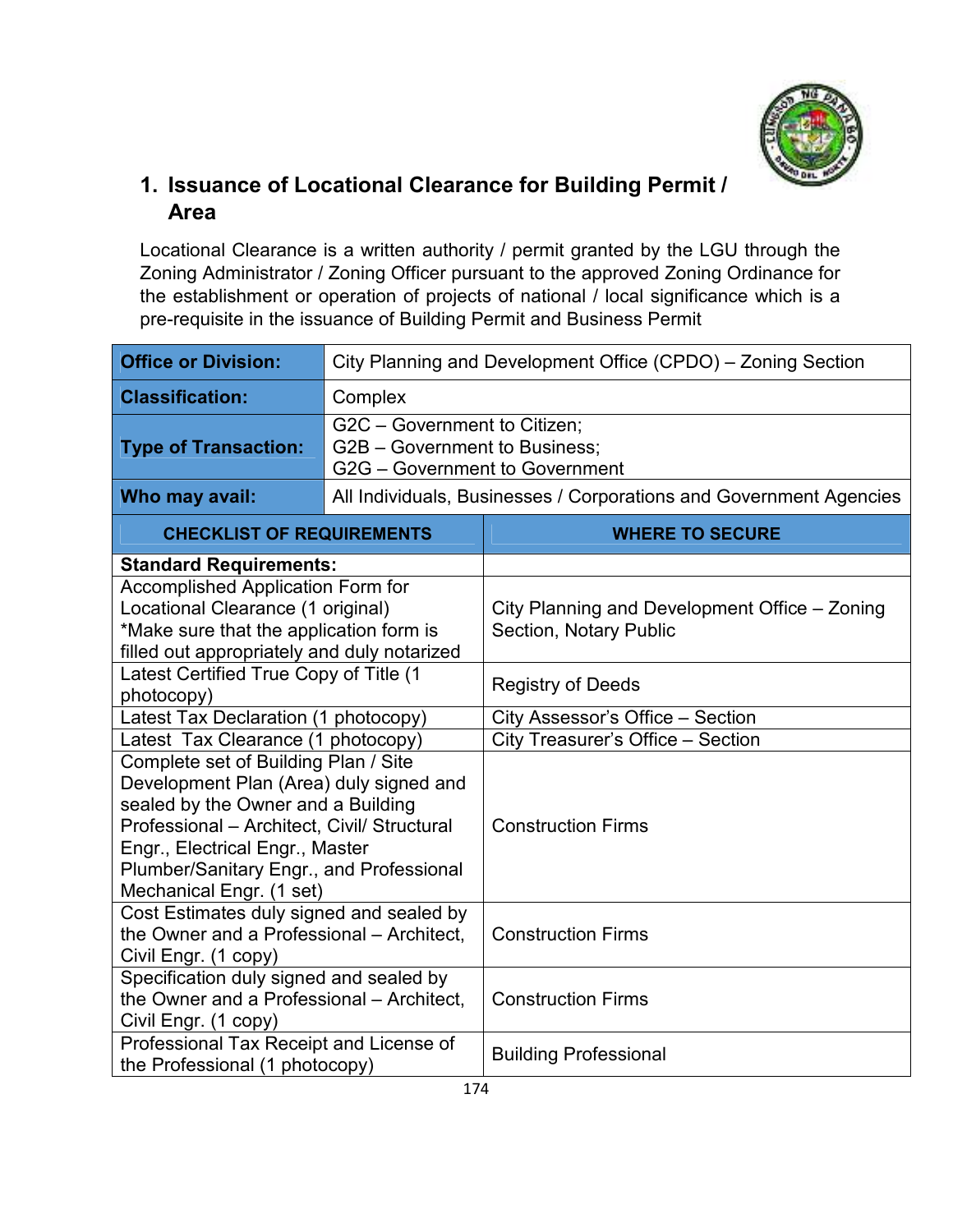

| Barangay Clearance (1 photocopy)                                                                                                                      |                                                    |                                                                                      | Barangay Hall (where the project is located) |                                                                                   |  |
|-------------------------------------------------------------------------------------------------------------------------------------------------------|----------------------------------------------------|--------------------------------------------------------------------------------------|----------------------------------------------|-----------------------------------------------------------------------------------|--|
| <b>Situational Requirements:</b>                                                                                                                      |                                                    |                                                                                      |                                              |                                                                                   |  |
| Deed of Sale (1 photocopy)<br>*In case of Conditional Deed Sale, a<br>specific provision allowing the vendee to<br>introduce improvements is required |                                                    | Law Office                                                                           |                                              |                                                                                   |  |
| For non-owners:<br>Affidavit of Consent / Contract of Lease /<br>Affidavit of Non-Rental (1 photocopy)                                                |                                                    | Law Office                                                                           |                                              |                                                                                   |  |
| For transacting party other than the owner:<br>Special Power of Attorney / Corp.<br>Secretary's Certificate (1 copy)                                  |                                                    | Citizen or Client Being Represented / Law Office<br>/ Corporate Secretary            |                                              |                                                                                   |  |
| Lot Plan / Sketch Plan duly signed and<br>sealed by a Geodetic Engr. (1 copy)                                                                         |                                                    | <b>Construction Firms</b>                                                            |                                              |                                                                                   |  |
| <b>Extrajudicial Settlement of Partition (1</b><br>photocopy)                                                                                         |                                                    | Law Office                                                                           |                                              |                                                                                   |  |
| Approved Subdivision Plan (1 photocopy)                                                                                                               |                                                    | Department of Environment and Natural<br>Resources - Land Management Bureau          |                                              |                                                                                   |  |
| CHO Certification for Water Source -<br>Water Refilling Station (1 copy)                                                                              |                                                    | <b>City Health Office</b>                                                            |                                              |                                                                                   |  |
| PWD Certification/Non-Objection - Water<br>Refilling Station (1 copy)                                                                                 |                                                    | <b>City Health Office</b>                                                            |                                              |                                                                                   |  |
| Legislative Franchise for Ferries,<br>Wharves, Markets or Slaughterhouse<br>Projects (1 photocopy of the ordinance)                                   |                                                    |                                                                                      | Office of the Secretary to the Sanggunian    |                                                                                   |  |
| Environmental Compliance Certificate /<br>Certificate of Non-Coverage (1 photocopy)                                                                   |                                                    | Department of Environment and Natural<br>Resources - Environmental Management Bureau |                                              |                                                                                   |  |
| DAR Conversion - If land is non-<br>conforming for uses (1 photocopy)                                                                                 |                                                    | Department of Agrarian Reform                                                        |                                              |                                                                                   |  |
| NIA Certification for Irrigated Agricultural<br>(1 photocopy)<br>Areas                                                                                |                                                    | <b>National Irrigation Authority</b>                                                 |                                              |                                                                                   |  |
| <b>NWRB Water Permit (1 photocopy)</b>                                                                                                                |                                                    | <b>National Water Resources Board</b>                                                |                                              |                                                                                   |  |
| Other Clearance/s from the concerned<br>regulating agencies (1 photocopy)                                                                             |                                                    | DPWH, NPC, DOH, NTC, DOTC, etc.                                                      |                                              |                                                                                   |  |
| <b>CLIENT STEPS</b>                                                                                                                                   | <b>AGENCY</b><br><b>ACTIONS</b>                    | <b>FEES TO BE</b><br><b>PAID</b>                                                     | <b>PROCESSING</b><br><b>TIME</b>             | <b>PERSON</b><br><b>RESPONSIBLE</b>                                               |  |
| 1. Submit complete<br>documentary<br>requirements at<br><b>Zoning Section</b>                                                                         | 1. Receive and<br>verify submitted<br>requirements | None                                                                                 | 30 Minutes                                   | Admin Aide III /<br>Zoning Inspector II<br><b>Zoning Officer I</b><br><b>CPDO</b> |  |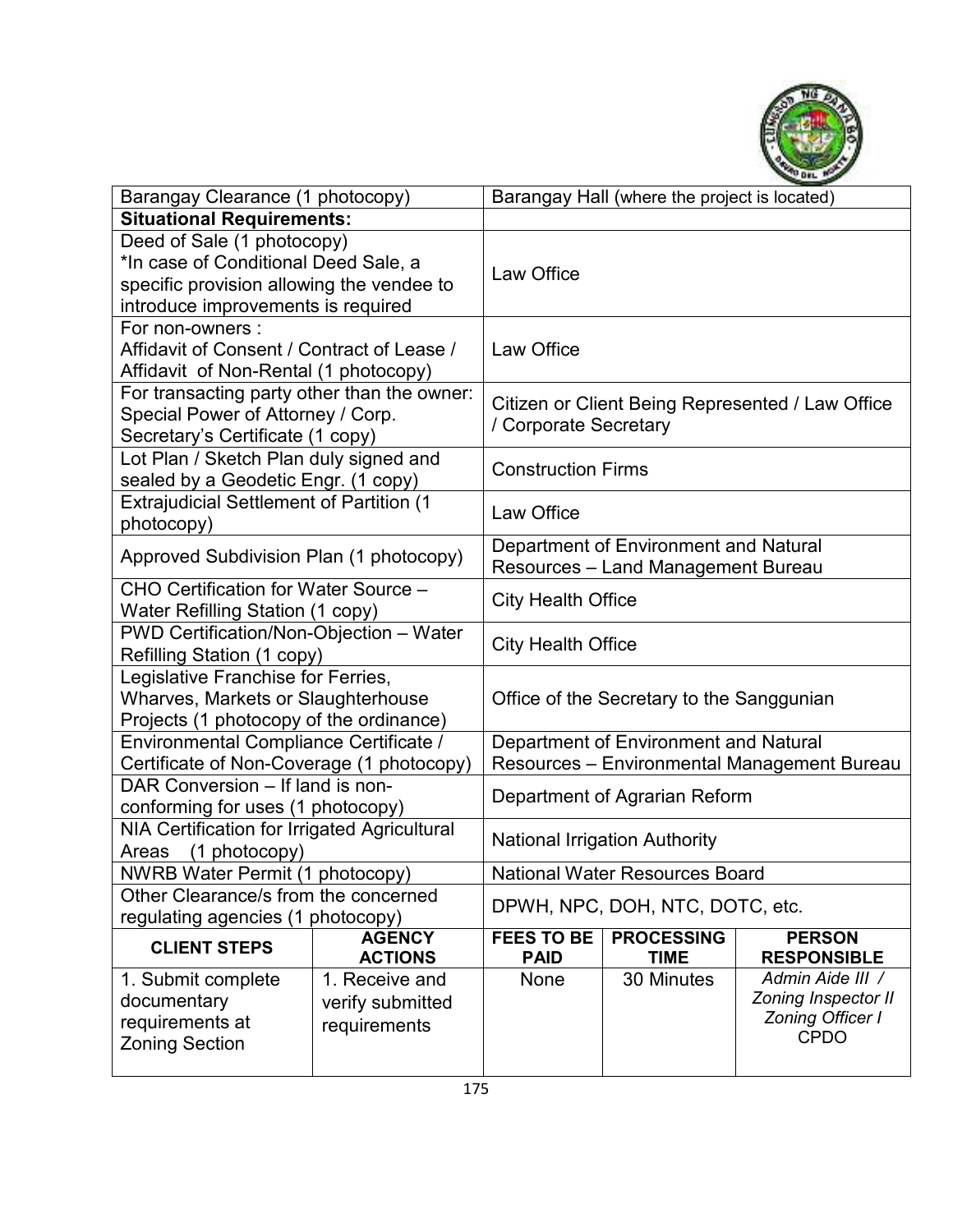

| 1.1 Inform client                                                                                                                                                                                                                         |      |                                                        |                                                                 |
|-------------------------------------------------------------------------------------------------------------------------------------------------------------------------------------------------------------------------------------------|------|--------------------------------------------------------|-----------------------------------------------------------------|
| of the process                                                                                                                                                                                                                            |      |                                                        |                                                                 |
| and the schedule                                                                                                                                                                                                                          |      |                                                        |                                                                 |
| of ocular                                                                                                                                                                                                                                 |      |                                                        |                                                                 |
| inspection                                                                                                                                                                                                                                |      |                                                        |                                                                 |
| 1.2 Evaluate<br>application and<br>conduct ocular<br>inspection as to<br>allowable use and<br>conformity to the<br>zoning ordinance<br>including the area<br>and building<br>regulations of<br>existing laws,<br>codes and<br>regulations | None | 1 Day<br>Scheduled<br>every<br>Tuesday and<br>Thursday | Zoning Inspector II /<br><b>Zoning Officer I</b><br><b>CPDO</b> |
| 1.3 Prepare<br>evaluation report                                                                                                                                                                                                          |      | 1 Day                                                  | Zoning Inspector II /<br>Zoning Officer I<br><b>CPDO</b>        |
| 1.4 Review<br>evaluation report                                                                                                                                                                                                           |      | 1 Day                                                  | <b>Zoning Officer III</b><br><b>CPDO</b>                        |
| 1.5 For compliant<br>application, notify<br>client thru text or<br>call for the<br>assessment and<br>releasing of the<br>clearance                                                                                                        |      | 15 Minutes                                             | Admin Aide III /<br>Zoning Inspector II<br><b>CPDO</b>          |
| <b>Conditional</b><br>Steps:<br>*Prepare and<br>issue a Notice of<br>Deficiency for<br>lacking<br>requirements and                                                                                                                        |      | 20 Minutes                                             | Zoning Inspector II /<br><b>Zoning Officer I</b><br><b>CPDO</b> |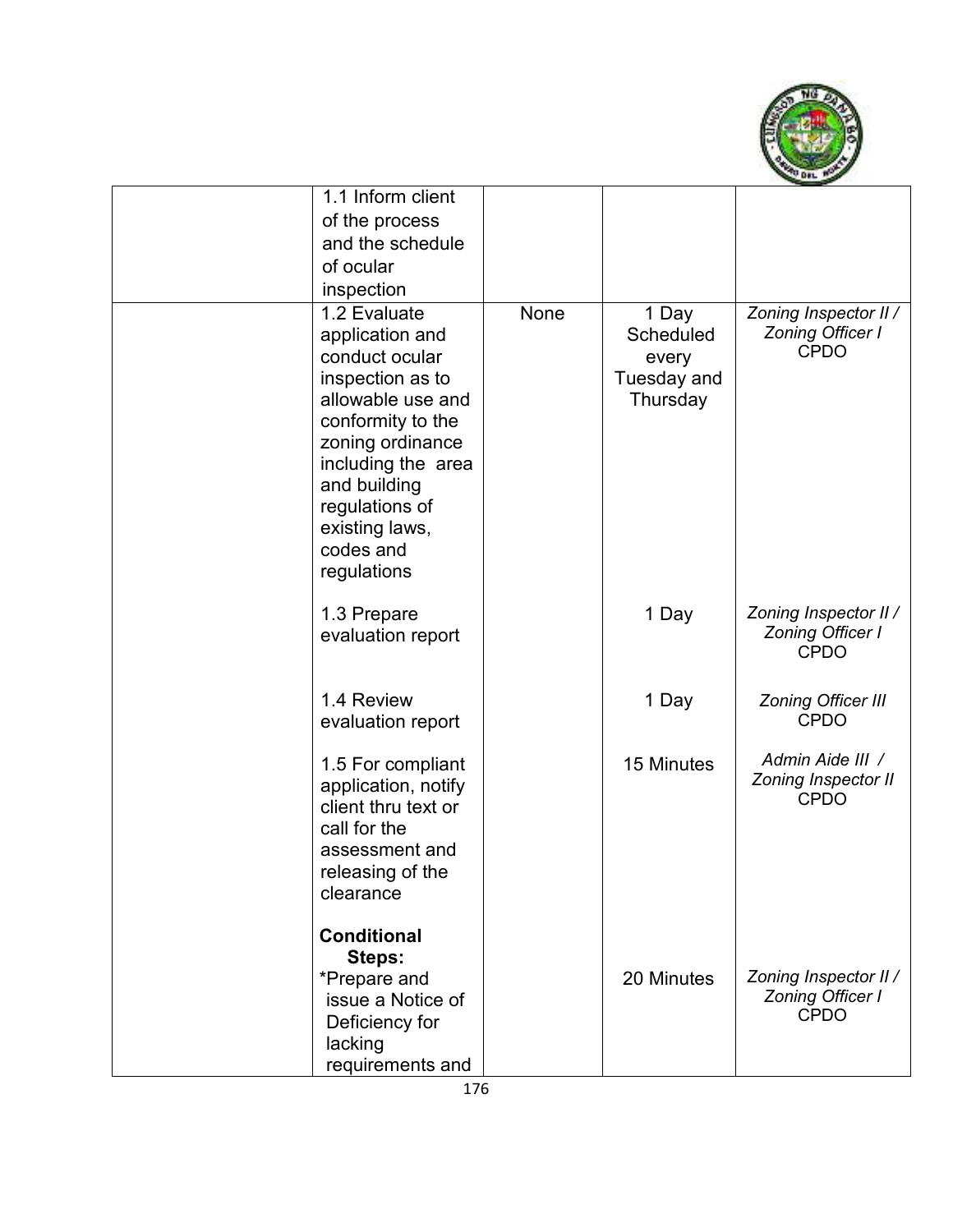

|                                                                                                                      | non-conforming<br>applications after<br>inspection and<br>evaluation to be<br>complied within<br>15 days |                                                 |            |                                                        |
|----------------------------------------------------------------------------------------------------------------------|----------------------------------------------------------------------------------------------------------|-------------------------------------------------|------------|--------------------------------------------------------|
|                                                                                                                      | 1.1 Prepare<br>Locational<br>Clearance                                                                   |                                                 | 1 Day      | Admin Aide III /<br>Zoning Inspector II<br><b>CPDO</b> |
|                                                                                                                      | 1.2 Review and<br>recommends<br>approval to the                                                          |                                                 |            | <b>Zoning Officer III</b><br><b>CPDO</b>               |
|                                                                                                                      | <b>CPDC</b><br>Approve<br>Locational<br>Clearance                                                        |                                                 |            | City Planning and<br>Dev't. Coordinator<br><b>CPDO</b> |
| 2. Receive Order of<br>Payment                                                                                       | 2. Issues Order of<br>Payment and<br>direct client to the<br><b>City Treasurer's</b><br>Office           | Annex 01<br><b>HLURB</b><br>Schedule of<br>Fees | 20 Minutes | Admin Aide III /<br>Zoning Inspector II<br><b>CPDO</b> |
| 2.1 Secure priority<br>number at queuing<br>machine                                                                  | 2.1 Provide<br>priority number<br>from the queuing<br>machine                                            |                                                 | 5 Minutes  | Clerk<br><b>CTO</b>                                    |
| 2.2 Wait for the<br>number to be called<br>to pay assigned fees<br>at the City<br>Treasurer's Office -<br>Window 3-5 | 2.2 Accept<br>payment based on<br>the Order of<br>payment and<br>issue the Official<br>Receipt           |                                                 | 35 Minutes | <b>Revenue Collection</b><br>Clerk III<br>CTO          |
| *Make sure to secure<br><b>Official Receipt that</b><br>will be issued upon<br>payment                               |                                                                                                          |                                                 |            |                                                        |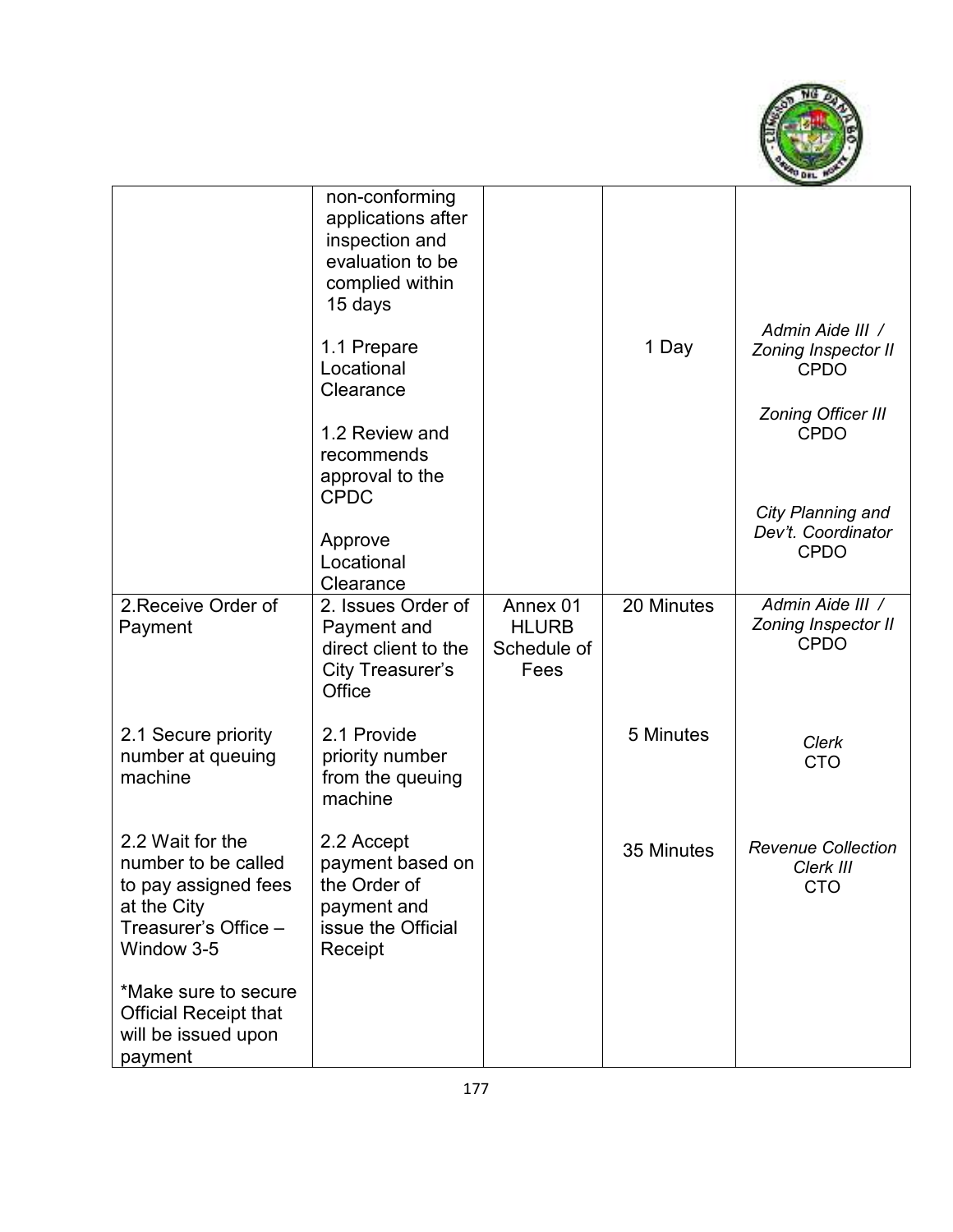

| 2.<br>Presents the<br>official receipt                                      | 3. Receive, verify<br>and record the<br>official receipt                               | None                                                          | 30 Minutes                   | Admin Aide III /<br><b>Zoning Inspector II</b><br><b>CPDO</b> |
|-----------------------------------------------------------------------------|----------------------------------------------------------------------------------------|---------------------------------------------------------------|------------------------------|---------------------------------------------------------------|
| 2.1 Receive approved<br><b>Locational Clearance</b><br>3.2 Sign the logbook | 3.1 Release<br>approved<br>Locational<br>Clearance<br>3.2 Advice client<br>to sign the |                                                               |                              |                                                               |
|                                                                             | logbook                                                                                |                                                               |                              |                                                               |
|                                                                             | <b>TOTAL:</b>                                                                          | Annex 01<br><b>HLURB</b><br><b>Schedule of</b><br><b>Fees</b> | 6 Days,<br><b>22 Minutes</b> |                                                               |

Issuance of Locational Clearance for Building Permit / Area qualified for multi-stage processing.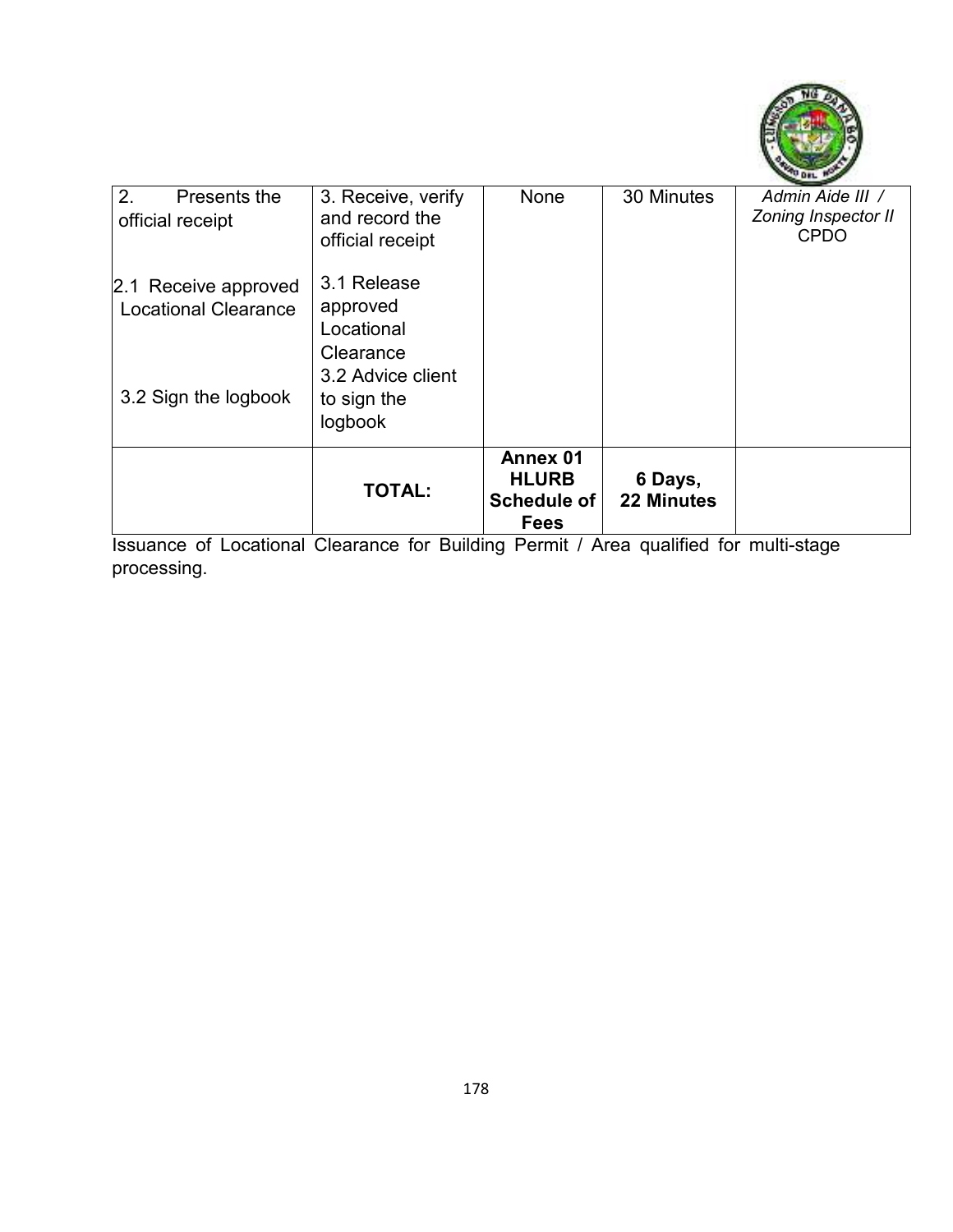

## **2. Issuance of Zoning Certification**

Zoning Certification is a certification issued by the Zoning Administrator / Zoning Officer the zoning classification of a parcel of land in accordance with the approved Zoning Ordinance to ensure conformity of the proposed project.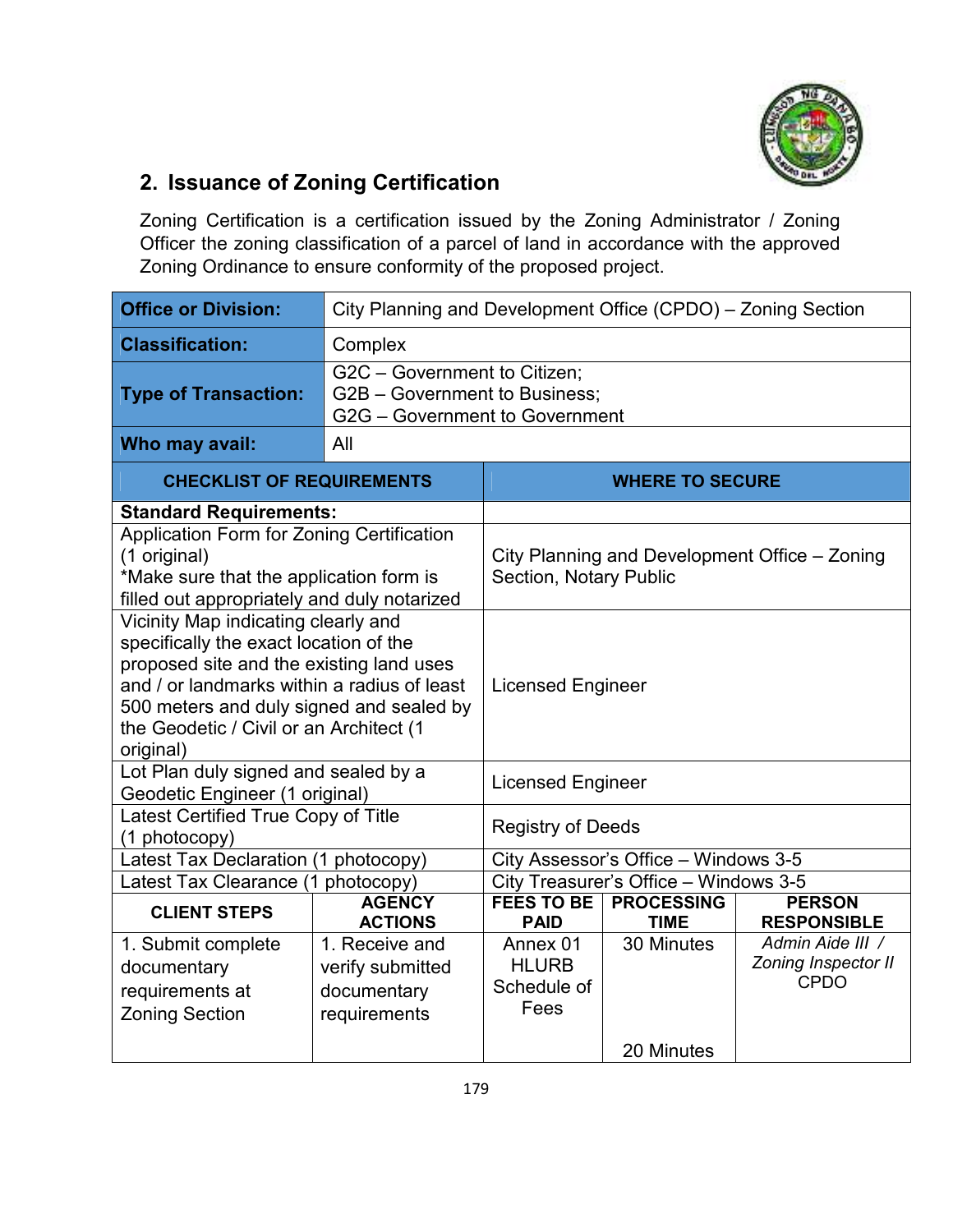

| *Make sure to secure<br>Order of Payment<br>that will be issued                                                      | 1.1 Issue the<br>Order of Payment<br>if all required<br>documents were<br>given                                                           |             |            |                                                              |
|----------------------------------------------------------------------------------------------------------------------|-------------------------------------------------------------------------------------------------------------------------------------------|-------------|------------|--------------------------------------------------------------|
| 2. Secure priority<br>number at queuing<br>machine                                                                   | 2. Provide priority<br>number from the<br>queuing machine                                                                                 | <b>None</b> | 5 Minutes  | <b>Clerk</b><br><b>CTO</b>                                   |
| 2.1 Wait for the<br>number to be called<br>to pay assigned fees<br>at the City<br>Treasurer's Office -<br>Window 3-5 | 2.1 Accept<br>payment based on<br>the order of<br>payment and<br>issue the Official<br>Receipt                                            |             | 35 Minutes | <b>Revenue Collection</b><br>Clerk III<br><b>CTO</b>         |
| *Make sure to secure<br><b>Official Receipt that</b><br>will be issued upon<br>payment                               |                                                                                                                                           |             |            |                                                              |
| 3. Return to the City<br>Planning and<br>Development Office,<br>present the Official                                 | 3. Receive, verify<br>and record the<br>official receipt                                                                                  | None        | 30 Minutes | Admin Aide III /<br>Zoning Inspector II<br><b>CPDO</b>       |
| Receipt and wait for<br>the processing of the<br><b>Zoning Certificate</b>                                           | 3.1 Evaluate /<br>validate<br>zoning<br>classification<br>as to allowable<br>and conformity<br>pursuant to the<br><b>Zoning Ordinance</b> |             | 1 Day      | Zoning Inspector /<br><b>Zoning Officer I</b><br><b>CPDO</b> |
|                                                                                                                      | 3.1 Prepare the<br><b>Zoning Certificate</b>                                                                                              |             | 2 Hour     | Admin Aide III /<br>Zoning Inspector II<br><b>CPDO</b>       |
|                                                                                                                      | 3.4 Review and<br>approve the<br><b>Zoning Certificate</b>                                                                                |             | 30 Minutes | <b>Zoning Officer III</b><br><b>CPDC</b><br><b>CPDO</b>      |
|                                                                                                                      |                                                                                                                                           |             | 15 Minutes |                                                              |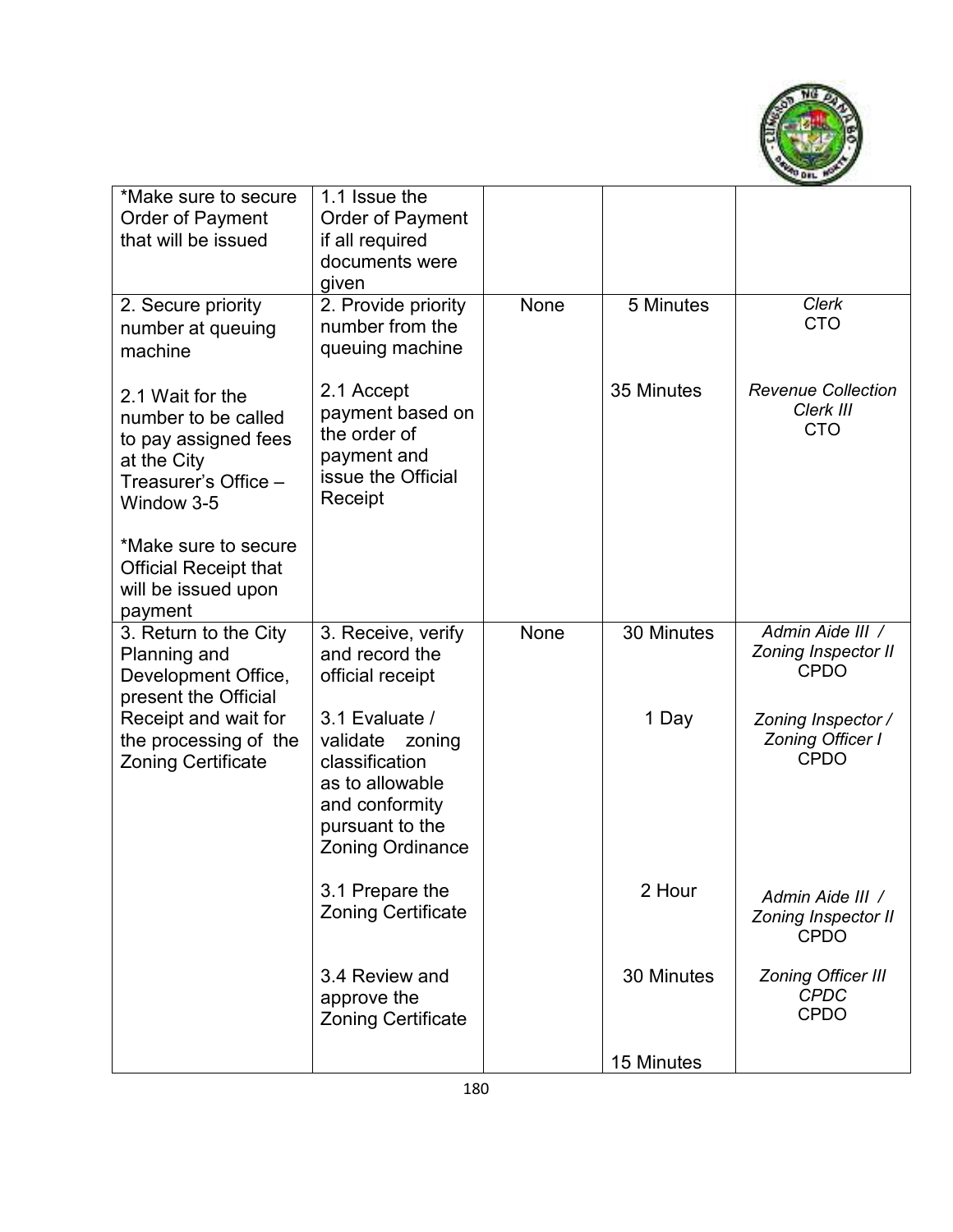

|                                                                                                            | 3.5 Notify client of<br>the approved<br>certificate                             |                         |                      | Admin Aide III /<br><b>Zoning Inspector II</b><br><b>CPDO</b> |
|------------------------------------------------------------------------------------------------------------|---------------------------------------------------------------------------------|-------------------------|----------------------|---------------------------------------------------------------|
| 4. Receive the Zoning<br>Certificate<br>*Make sure to sign<br>the logbook upon<br>receipt of certification | 4. Release Zoning<br>Certificate<br>4.1 Advice client<br>to sign the<br>logbook | None                    | 15 Minutes           | Admin Aide III /<br>Zoning Inspector II<br><b>CPDO</b>        |
|                                                                                                            | <b>TOTAL:</b>                                                                   | PHP 720.00 /<br>hectare | 1 Day and<br>5 hours |                                                               |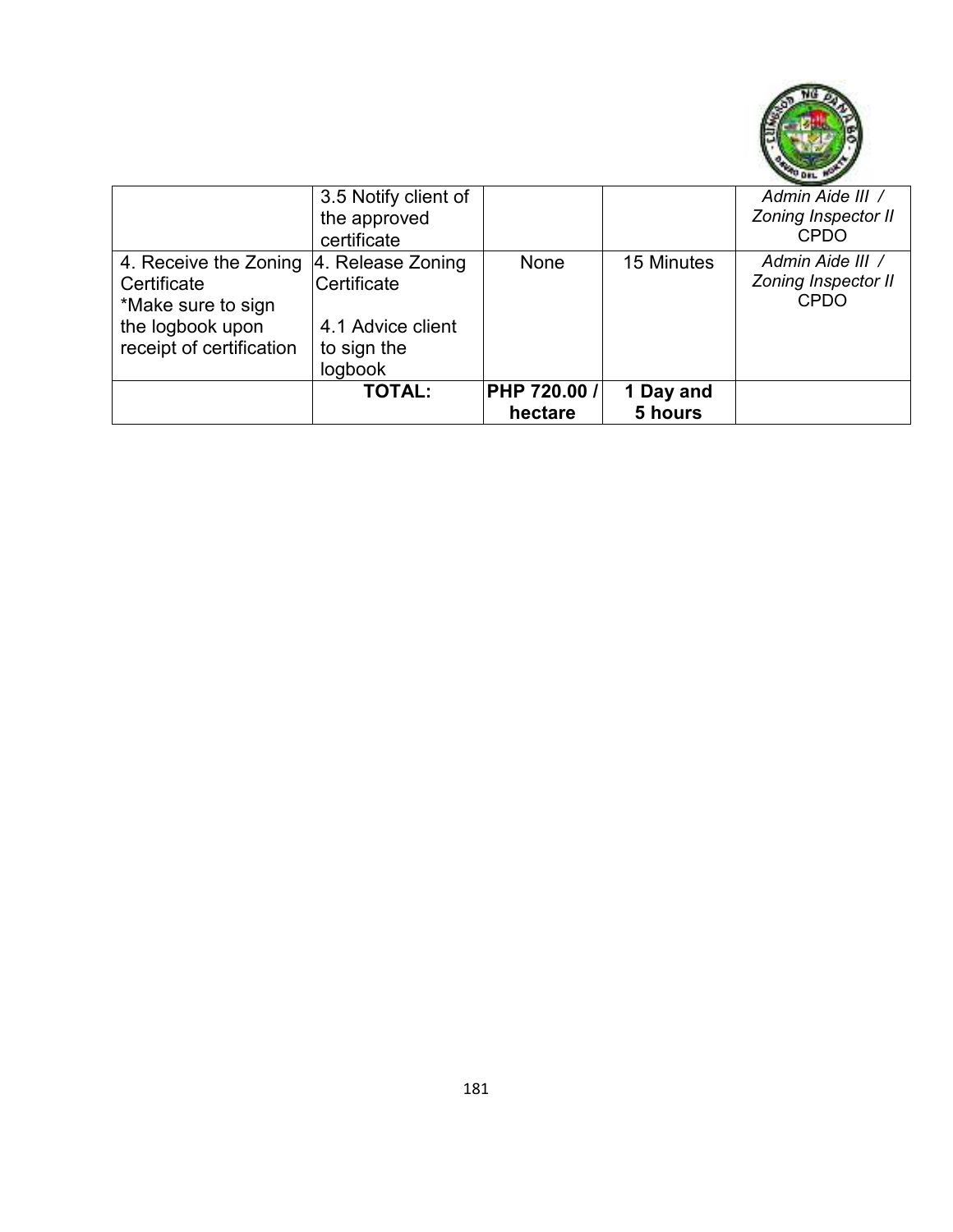

### **3. Issuance of Development Permit**

Development Permit is a permit issued to every registered owner or developer of a parcel of land who wishes to convert the same into a subdivision project applied with the local government unit concerned for the approval of the subdivision development plan.

| <b>Office or Division:</b>                                                                                                                                                                                                                                                                                                                                                                                                                                                                                                                                                                                                       |                                | City Planning and Development Office (CPDO) - Zoning Section                                                                                                                                                                                                                                                                                             |  |  |  |
|----------------------------------------------------------------------------------------------------------------------------------------------------------------------------------------------------------------------------------------------------------------------------------------------------------------------------------------------------------------------------------------------------------------------------------------------------------------------------------------------------------------------------------------------------------------------------------------------------------------------------------|--------------------------------|----------------------------------------------------------------------------------------------------------------------------------------------------------------------------------------------------------------------------------------------------------------------------------------------------------------------------------------------------------|--|--|--|
| <b>Classification:</b>                                                                                                                                                                                                                                                                                                                                                                                                                                                                                                                                                                                                           | <b>Highly Technical</b>        |                                                                                                                                                                                                                                                                                                                                                          |  |  |  |
| <b>Type of Transaction:</b>                                                                                                                                                                                                                                                                                                                                                                                                                                                                                                                                                                                                      | G2G - Government to Government | G2C - Government to Citizen; G2B - Government to Business;                                                                                                                                                                                                                                                                                               |  |  |  |
| Who may avail:                                                                                                                                                                                                                                                                                                                                                                                                                                                                                                                                                                                                                   | All                            |                                                                                                                                                                                                                                                                                                                                                          |  |  |  |
| <b>CHECKLIST OF REQUIREMENTS</b>                                                                                                                                                                                                                                                                                                                                                                                                                                                                                                                                                                                                 |                                | <b>WHERE TO SECURE</b>                                                                                                                                                                                                                                                                                                                                   |  |  |  |
| <b>Standard Requirements:</b>                                                                                                                                                                                                                                                                                                                                                                                                                                                                                                                                                                                                    |                                |                                                                                                                                                                                                                                                                                                                                                          |  |  |  |
| <b>Accomplished Application Form for</b><br>Development Permit (2 original / 3<br>$photocopy - 5 sets)$<br>*Make sure that the application form is<br>filled out appropriately and duly notarized                                                                                                                                                                                                                                                                                                                                                                                                                                |                                | City Planning and Development Office - Zoning<br>Section, Notary Public                                                                                                                                                                                                                                                                                  |  |  |  |
| All requirements for application for                                                                                                                                                                                                                                                                                                                                                                                                                                                                                                                                                                                             |                                |                                                                                                                                                                                                                                                                                                                                                          |  |  |  |
| <b>Preliminary Subdivision Development Plan</b><br><b>Subdivision Development Plan consisting</b><br>of the site development plan at any of the<br>following scales: 1:200; 1:1,000; or any<br>scale not exceeding 1:2,000; showing all<br>proposals including the following: (2)<br>original / 3 photocopy - 5 sets)<br>1. Roads, easements or right-of-way and<br>road width, alignment, gradient and<br>similar data for alleys, if any.<br>2. Lot numbers, lines and areas and block<br>numbers.<br>Size data such as number of residential<br>and saleable lots, typical lot size, parks<br>and playground and open spaces. |                                | Any of the following licensed professional:<br>a. Architect who is also an Environmental<br>Planner, or<br>b. Civil Engineer who is also An Environmental<br>Planner, or<br>c. Geodetic Engineer who is also an<br>Environmental Planner, or<br>Architect or a Civil Engineer or a Geodetic<br>Engineer and an Environmental Planner as co-<br>signatory |  |  |  |
| <b>Civil and Sanitary Works Design</b><br>Engineering plans/ construction drawing<br>based on applicable engineering code and<br>design criteria to include the following:                                                                                                                                                                                                                                                                                                                                                                                                                                                       |                                |                                                                                                                                                                                                                                                                                                                                                          |  |  |  |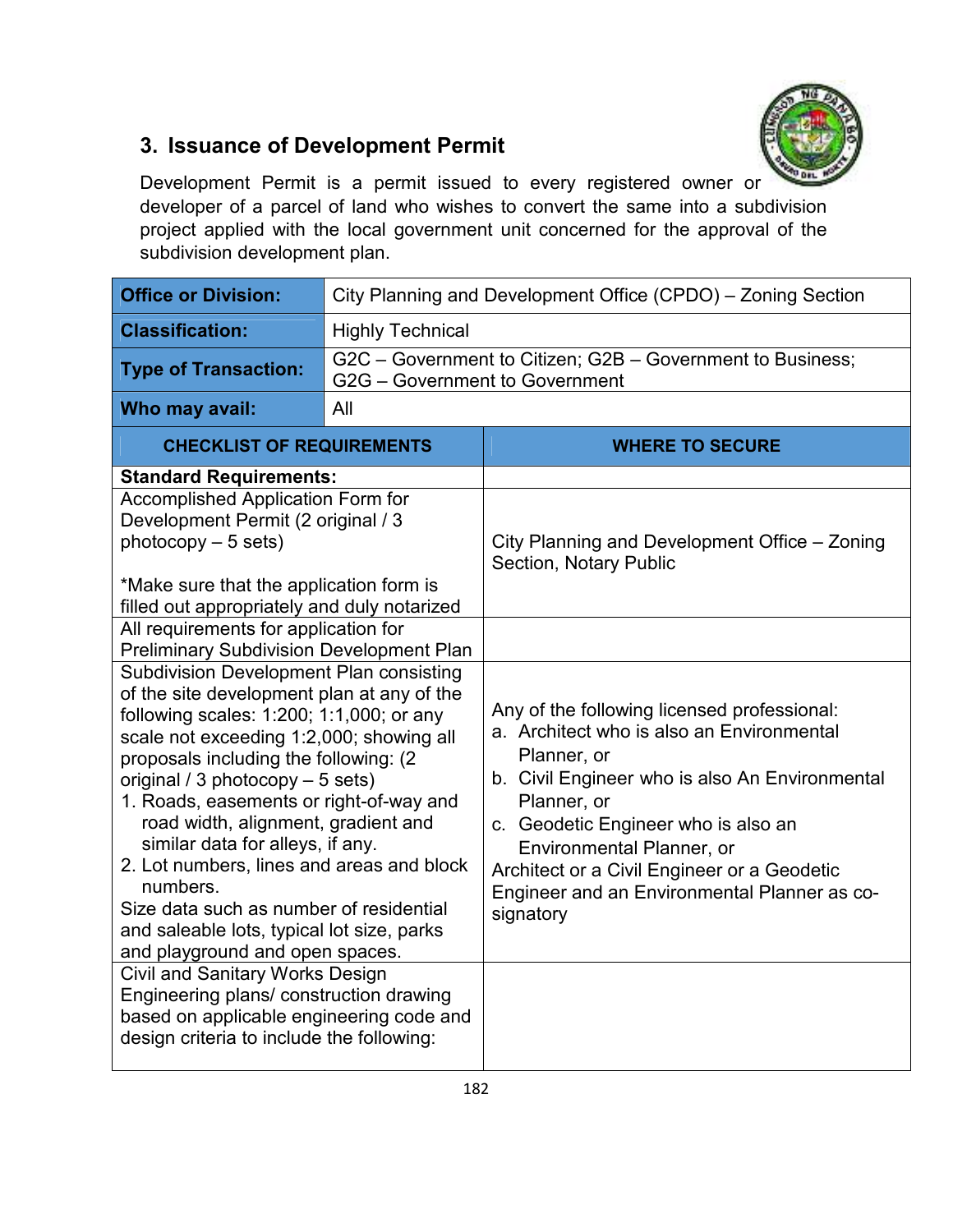

| 1. Road (geometric and structural) Design<br>/ Plan duly signed and sealed (1 original<br>$-5$ sets)<br>a. Profile derived from existing topographic<br>map signed by licensed geodetic engineer<br>showing the vertical control, designed<br>grade,<br>b. curve elements and all information<br>needed by construction<br>c. Typical roadway sections showing<br>relative dimensions of pavements, sub-<br>base preparation, curbs, gutters, sidewalk,<br>shoulders, benching and others<br>d. Details of roadway and miscellaneous<br>structure such as curb and gutter (barrier,<br>mountable and drop), slope protection wall<br>and retaining wall. | Licensed and Registered Civil Engineer                                |
|----------------------------------------------------------------------------------------------------------------------------------------------------------------------------------------------------------------------------------------------------------------------------------------------------------------------------------------------------------------------------------------------------------------------------------------------------------------------------------------------------------------------------------------------------------------------------------------------------------------------------------------------------------|-----------------------------------------------------------------------|
| 2. Storm Drainage and Sanitary Sewer<br>System duly signed and sealed (2 original<br>$-5$ sets)<br>a. Profile showing the hydraulic gradients<br>and properties of sanitary and storm<br>drainage lines including structures in<br>relation with the road grade line<br>b. Details of sanitary and storm drainage<br>lines and miscellaneous structures such<br>as various types of manholes, catch<br>basins, inlets (curb, gutter, and drop)<br>channel linings                                                                                                                                                                                        | Licensed and Registered Sanitary Engineer or<br><b>Civil Engineer</b> |
| 3. Site Grading Plan with finished contour<br>lines superimposed on the existing ground<br>the limits of earth work embankment<br>slopes, cut slopes, surface drainage<br>outfalls and others, duly signed and sealed<br>$(2 \text{ original} - 5 \text{ sets})$                                                                                                                                                                                                                                                                                                                                                                                         | Licensed and Registered Civil Engineer                                |
| Water System Layout and Details duly<br>signed and sealed $(2 \text{ original} - 5 \text{ sets})$                                                                                                                                                                                                                                                                                                                                                                                                                                                                                                                                                        | Licensed and Registered Sanitary Engineer or<br><b>Civil Engineer</b> |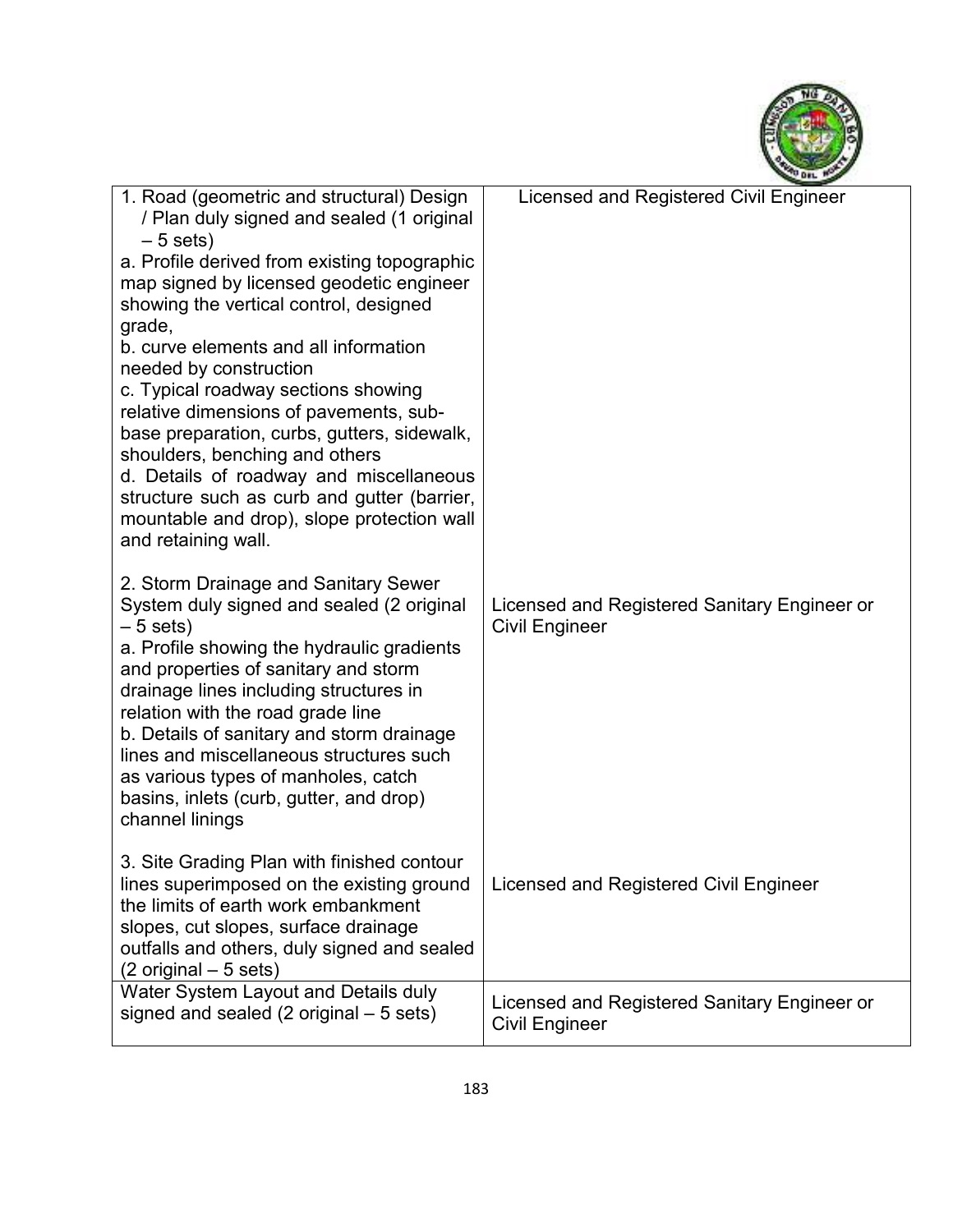

| *Should a pump motor has a horsepower<br>(hp) rating of 50 hp or more, its pump<br>rating and specifications duly signed and<br>sealed by a professional mechanical<br>engineer                                                                                                                                                                                                                                                                                                                                                                                                                                                                                                                                                                                                                                                          |                                                           |
|------------------------------------------------------------------------------------------------------------------------------------------------------------------------------------------------------------------------------------------------------------------------------------------------------------------------------------------------------------------------------------------------------------------------------------------------------------------------------------------------------------------------------------------------------------------------------------------------------------------------------------------------------------------------------------------------------------------------------------------------------------------------------------------------------------------------------------------|-----------------------------------------------------------|
| <b>Zoning Certification</b>                                                                                                                                                                                                                                                                                                                                                                                                                                                                                                                                                                                                                                                                                                                                                                                                              | City Planning and Development Office - Zoning<br>Section  |
| Certified true copy of DAR Conversion<br>Order                                                                                                                                                                                                                                                                                                                                                                                                                                                                                                                                                                                                                                                                                                                                                                                           | Department of Agrarian Reform                             |
| Certified true copy of Environmental<br>Compliance Certificate (ECC) or<br>Certificate Of Non-Coverage (CNC),<br>whichever is applicable                                                                                                                                                                                                                                                                                                                                                                                                                                                                                                                                                                                                                                                                                                 | Department of Environment and Natural<br><b>Resources</b> |
| Project description for projects having<br>areas of 1 hectare and above to include the<br>following:<br>a. Project profile indicating the cost of raw<br>land and its development (total project<br>cost), amortization schedule, sources of<br>financing,<br>cash<br>flow,<br>architectural<br>scheme, if any, and work program;<br>b. Audited financial statement for the last 3<br>preceding years;<br>c. Income Tax Return for the last three (3)<br>preceding years;<br>d. Certificate of registration with Securities<br>and Exchange Commission (SEC);<br>e. Articles of incorporation or partnership;<br>f. Corporation<br>by-laws<br>and<br>all<br>implementing amendments, and<br>g. For new corporations (3 years and<br>below) statement of capitalization and<br>sources of income and cash flow to<br>support work program | Applicant                                                 |
| Plans specifications, bill of materials and<br>cost estimates duly signed and sealed                                                                                                                                                                                                                                                                                                                                                                                                                                                                                                                                                                                                                                                                                                                                                     | Licensed and Registered Building Professional             |
| Application for permit to drill                                                                                                                                                                                                                                                                                                                                                                                                                                                                                                                                                                                                                                                                                                                                                                                                          | <b>National Water Resources Board</b>                     |
| Traffic impact assessments for projects 30<br>hectares and above                                                                                                                                                                                                                                                                                                                                                                                                                                                                                                                                                                                                                                                                                                                                                                         | Licensed and Registered Professional                      |
| List of names duly licensed professionals<br>who signed the plans and other similar                                                                                                                                                                                                                                                                                                                                                                                                                                                                                                                                                                                                                                                                                                                                                      | Applicant                                                 |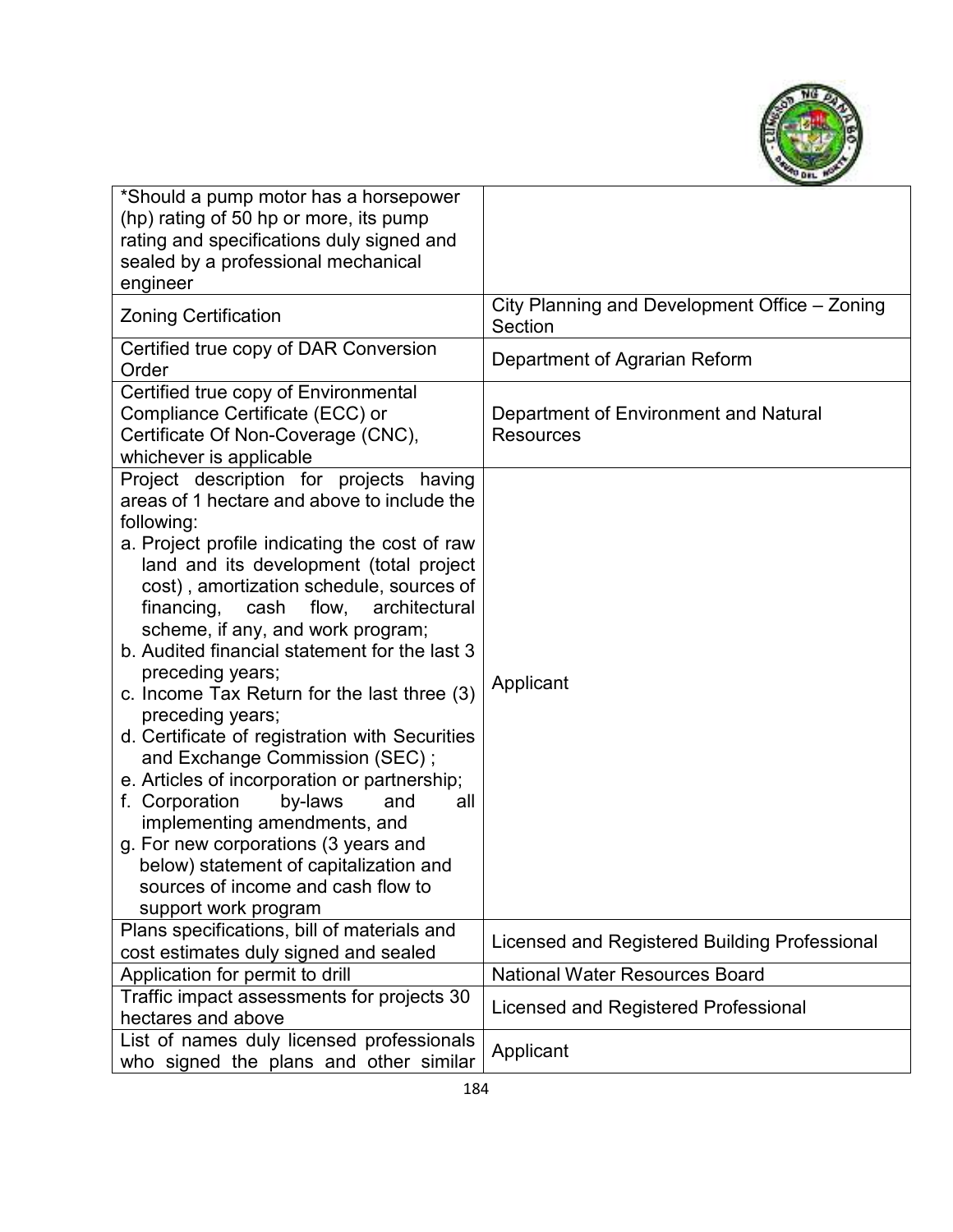

| documents in connection with application<br>filed indicating the following information:<br>a. Surname<br>b. First name<br>c. Middle name<br>d. Maiden name in case of married women<br>professional<br>e. Professional license number, date of<br>issue and expiration of its validity; and<br>f. Professional tax receipt and date of<br>issue |                                                                                                                                                                                                        |                                  |                                  |                                                                 |
|-------------------------------------------------------------------------------------------------------------------------------------------------------------------------------------------------------------------------------------------------------------------------------------------------------------------------------------------------|--------------------------------------------------------------------------------------------------------------------------------------------------------------------------------------------------------|----------------------------------|----------------------------------|-----------------------------------------------------------------|
| <b>CLIENT STEPS</b>                                                                                                                                                                                                                                                                                                                             | <b>AGENCY</b><br><b>ACTIONS</b>                                                                                                                                                                        | <b>FEES TO BE</b><br><b>PAID</b> | <b>PROCESSING</b><br><b>TIME</b> | <b>PERSON</b><br><b>RESPONSIBLE</b>                             |
| 1. Submit complete<br>documentary<br>requirements at<br><b>Zoning Section</b><br>*Wait for the                                                                                                                                                                                                                                                  | 1. Receive and<br>conduct initial<br>evaluation of<br>submitted<br>documentary<br>requirements                                                                                                         | None                             | 30 Minutes                       | Zoning Inspector II /<br><b>Zoning Officer I</b><br><b>CPDO</b> |
| processing of the<br>permit                                                                                                                                                                                                                                                                                                                     | 1.1 Conduct of<br>site inspection                                                                                                                                                                      |                                  | 1 Day                            | Zoning Officer III /<br><b>Zoning Officer I</b><br><b>CPDO</b>  |
|                                                                                                                                                                                                                                                                                                                                                 | 1.2 Evaluate<br>submitted<br>requirements as<br>to conformance of<br>design standards<br>per HLURB<br>guidelines. If<br>found compliant,<br>proceed to step<br>1.6<br>If with lacking<br>requirements: |                                  | 10 Days                          | Zoning Officer III /<br><b>Zoning Officer I</b><br><b>CPDO</b>  |
|                                                                                                                                                                                                                                                                                                                                                 |                                                                                                                                                                                                        |                                  | 2 Hours                          | Zoning Officer III /<br>Zoning Officer I<br><b>CPDO</b>         |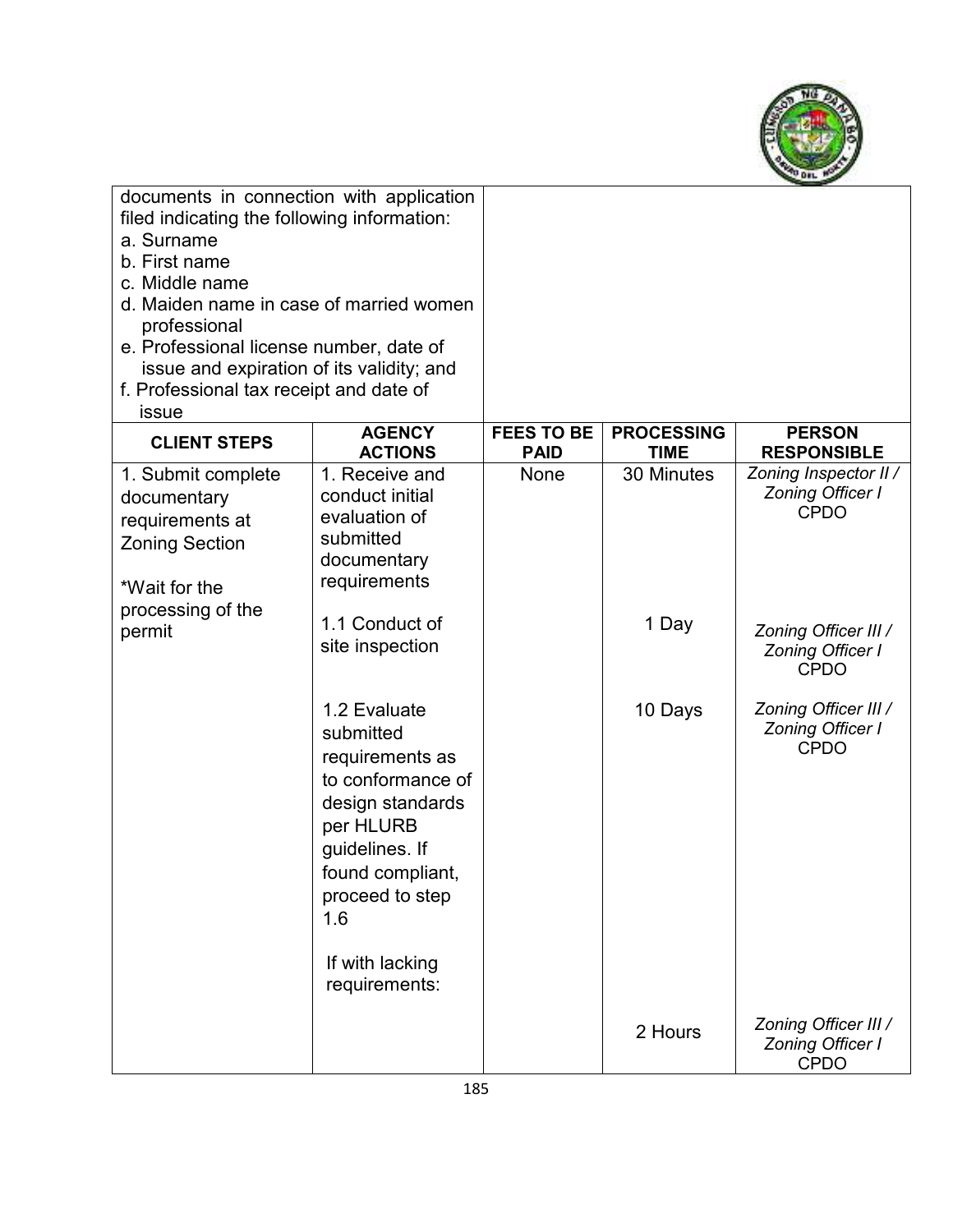

|                                                                                                                      | 1.3 Prepare and<br>issue notice of<br>deficiency                                                      |                                                 | 5 Days     |                                                        |
|----------------------------------------------------------------------------------------------------------------------|-------------------------------------------------------------------------------------------------------|-------------------------------------------------|------------|--------------------------------------------------------|
|                                                                                                                      | 1.4 Evaluate the<br>submitted lacking<br>documents<br>1.5 Prepare and<br>approve<br>evaluation report |                                                 | 1 Day      | Zoning Officer III /<br><b>CPDC</b><br><b>CPDO</b>     |
|                                                                                                                      | 1.6 Prepare<br>Development                                                                            |                                                 | 1 Day      | <b>Zoning Officer III</b><br><b>CPDO</b>               |
|                                                                                                                      | Permit<br>1.7 Approve the<br>Development<br>Permit                                                    |                                                 | 1 Day      | <b>CPDC &amp; LCE</b>                                  |
| 2. Receive Order of<br>Payment                                                                                       | 2. Issue Order of<br>Payment and<br>direct client to the<br>City Treasurer's<br>Office                | Annex 01<br><b>HLURB</b><br>Schedule of<br>Fees | 20 Minutes | Admin Aide III /<br>Zoning Inspector II<br><b>CPDO</b> |
| 2.1 Secure priority<br>number at queuing<br>machine                                                                  | 2.1 Provide priority<br>number from the<br>queuing machine                                            |                                                 | 5 Minutes  | <b>Clerk</b><br><b>CTO</b>                             |
| 2.2 Wait for the<br>number to be called<br>to pay assigned fees<br>at the City<br>Treasurer's Office -<br>Window 3-5 | 2.2 Accept<br>payment based on<br>the Order of<br>payment and<br>issue the Official<br>Receipt        |                                                 | 35 Minutes | <b>Revenue Collection</b><br>Clerk III<br><b>CTO</b>   |
| *Make sure to secure<br><b>Official Receipt that</b><br>will be issued upon<br>payment                               |                                                                                                       |                                                 |            |                                                        |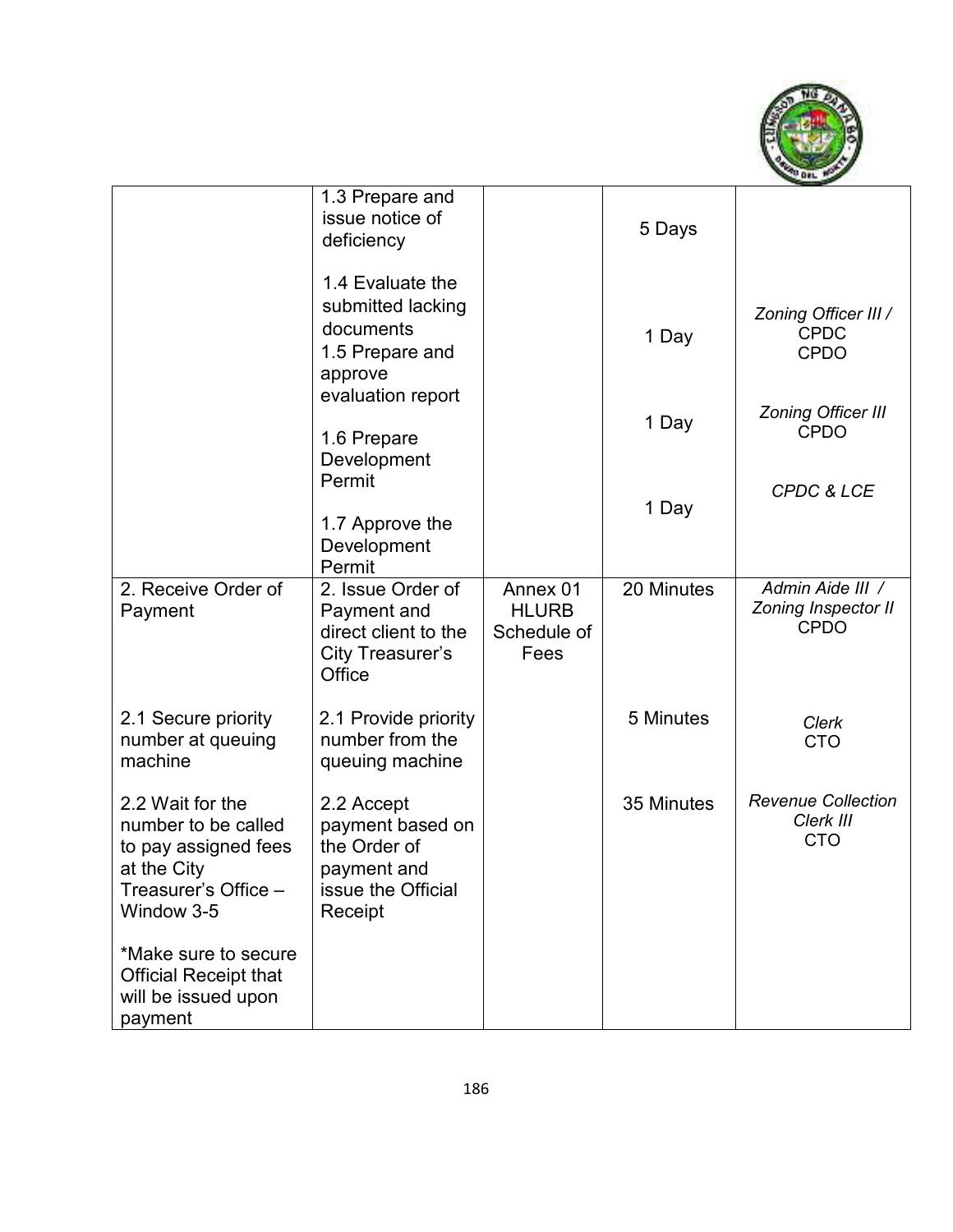

| 3. Return to CPDO.        | 3. Receive, verify | None               | 30 Minutes        | Clerk /          |
|---------------------------|--------------------|--------------------|-------------------|------------------|
| present Official          | and record the     |                    |                   | Zoning Inspector |
| Receipt and wait for      | official receipt   |                    |                   | <b>CPDO</b>      |
| the release of the        |                    |                    |                   |                  |
| <b>Development Permit</b> | 3.1 Release        |                    |                   |                  |
|                           | Development        |                    |                   |                  |
| *Make sure to sign        | Permit             |                    |                   |                  |
| the logbook upon          |                    |                    |                   |                  |
| receipt of permit         | 3.2 Advice client  |                    |                   |                  |
|                           | to sign the        |                    |                   |                  |
|                           |                    |                    |                   |                  |
|                           | logbook            |                    |                   |                  |
|                           | <b>TOTAL:</b>      | Annex 01           | 14 Days,          |                  |
|                           | (if with complete  | <b>HLURB</b>       | 2 hours           |                  |
|                           | requirements)      | <b>Schedule of</b> | 58 minutes        |                  |
|                           |                    | <b>Fees</b>        |                   |                  |
|                           | <b>TOTAL:</b>      | Annex 01           | 19 Days,          |                  |
|                           |                    | <b>HLURB</b>       | 2 Hours           |                  |
|                           | (if with notice of | <b>Schedule of</b> |                   |                  |
|                           | deficiency)        | <b>Fees</b>        | <b>58 Minutes</b> |                  |

Issuance of Development Permit qualified for multi-stage processing.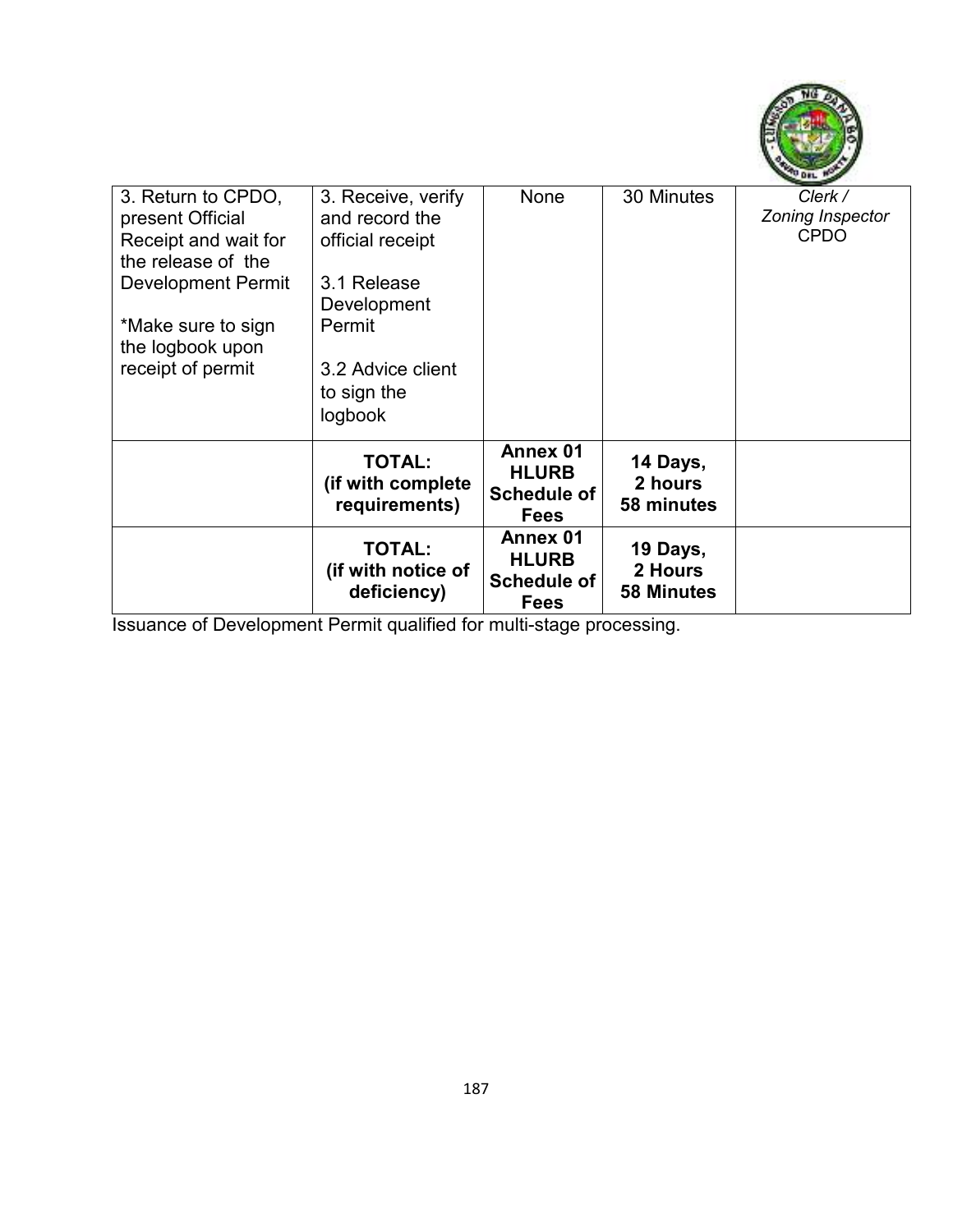

#### **ANNEX 01 HLURB Revised Schedule of Fees**

Board Resolution No. 912 Series of 2013

| <b>PARTICULARS</b>                                             | <b>FEES</b>                                                                                      |  |
|----------------------------------------------------------------|--------------------------------------------------------------------------------------------------|--|
| <b>1. LOCATIONAL CLEARANCE</b>                                 |                                                                                                  |  |
| A. Single Residential Structure Attached or<br><b>Detached</b> |                                                                                                  |  |
| 1. P100,000.00 and below                                       | P288.00                                                                                          |  |
| 2. Over P100,000.00 to P200,000.00                             | P576.00                                                                                          |  |
| 3. Over P200,000.00                                            | P720 + (1/10 of 1% of cost in<br>excess of P200,000.00)                                          |  |
| <b>B. Apartments / Townhouses</b>                              |                                                                                                  |  |
| 1. P500,000.00 and below                                       | P1,440.00                                                                                        |  |
| 2. Over P500,000.00 to 2 Million                               | P2,160.00                                                                                        |  |
| 3. Over 2 Million                                              | P3,600.00 + (1/10 of 1% of cost in<br>excess of 2 Million regardless of the<br>number of floors) |  |
| <b>C. Dormitories</b>                                          |                                                                                                  |  |
| 1. 2 Million and below                                         | P3,600.00                                                                                        |  |
| 2. Over to 2 Million                                           | P3,600.00 + (1/10 of 1% of cost in<br>excess of 2 Million regardless of the<br>number of floors) |  |
| <b>D.Institutional</b>                                         |                                                                                                  |  |
| 1. Below 2 Million                                             | P2,880.00                                                                                        |  |
| 2. Over to 2 Million                                           | P2,880.00 + (1/10 of 1% of cost in<br>excess of 2 Million)                                       |  |
| E. Commercial, Industrial and Agri-Industrial                  |                                                                                                  |  |
| <b>Projects</b>                                                |                                                                                                  |  |
| 1. Below P100,000.00                                           | P1,440.00                                                                                        |  |
| 2. Over P100,000.00 to P500,000.00                             | P2,160.00                                                                                        |  |
| 3. Over P500,000.00                                            | P2,880.00                                                                                        |  |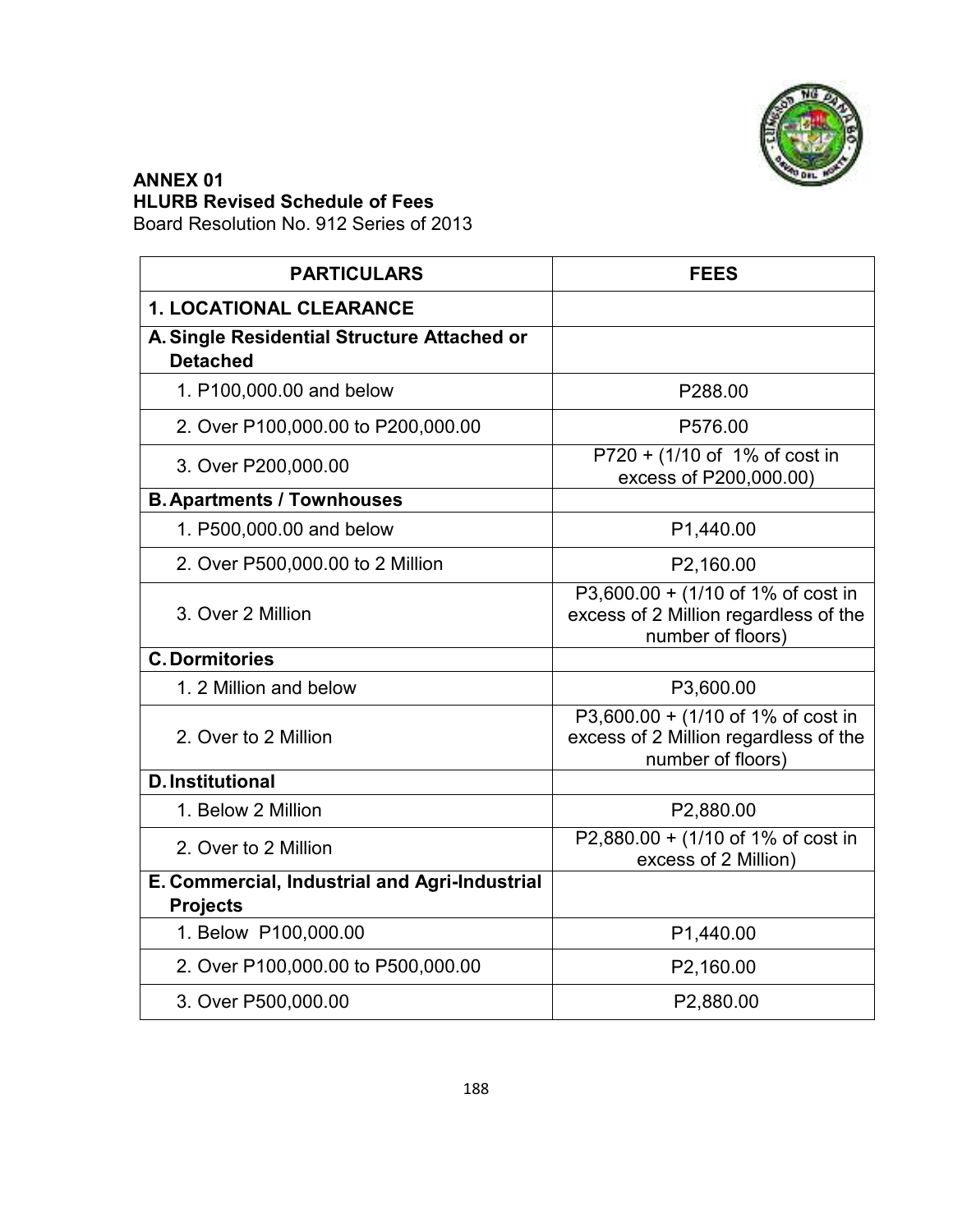

| <b>PARTICULARS</b>                                                                                                            | <b>FEES</b>                                             |  |
|-------------------------------------------------------------------------------------------------------------------------------|---------------------------------------------------------|--|
| F. Special Uses / Special Projects (Gasoline<br><b>Station, Cell Sites, Slaughterhouse,</b><br><b>Treatment Plants, etc.)</b> |                                                         |  |
| 1. Below 2 Million                                                                                                            | P7,200 + (1/10 of 1% of cost in<br>excess of 2 Million) |  |
| 2. Over to 2 Million                                                                                                          |                                                         |  |
| <b>2.OTHER TRANSACTIONS / CERTIFICATIONS</b>                                                                                  |                                                         |  |
| <b>A. Zoning Certifications</b>                                                                                               | P720.00 / ha                                            |  |
| <b>3. DEVELOPMENT PERMIT</b>                                                                                                  |                                                         |  |
| A. SUBDIVISION AND CONDOMINIUM<br><b>PROJECTS UNDER PD 957</b>                                                                |                                                         |  |
| a. Subdivision Project                                                                                                        |                                                         |  |
| a.1 Final Approval and Development Permit                                                                                     |                                                         |  |
| - Processing Fee                                                                                                              | PHP2, 880.00 / ha. regardless of<br>density             |  |
| - Additional Fee on Floor Area of housing<br>component                                                                        | PHP3.00 / sq.m.                                         |  |
| - Inspection Fee                                                                                                              | PHP1, 500.00 / ha. regardless of<br>density             |  |
| b. Condominium Project                                                                                                        |                                                         |  |
| b.1 Final Approval and Development Permit                                                                                     |                                                         |  |
| - Processing Fee                                                                                                              | PHP720.00                                               |  |
| $\triangleright$ Land Area                                                                                                    | PHP7.20 / sq.m.                                         |  |
| $\triangleright$ No. of Floors                                                                                                | PHP288.00 / floor                                       |  |
| <b>Building Areas</b><br>➤                                                                                                    | PHP23.05 / sq.m. of GFA                                 |  |
| - Inspection Fee                                                                                                              | PHP1,500.00 / ha.                                       |  |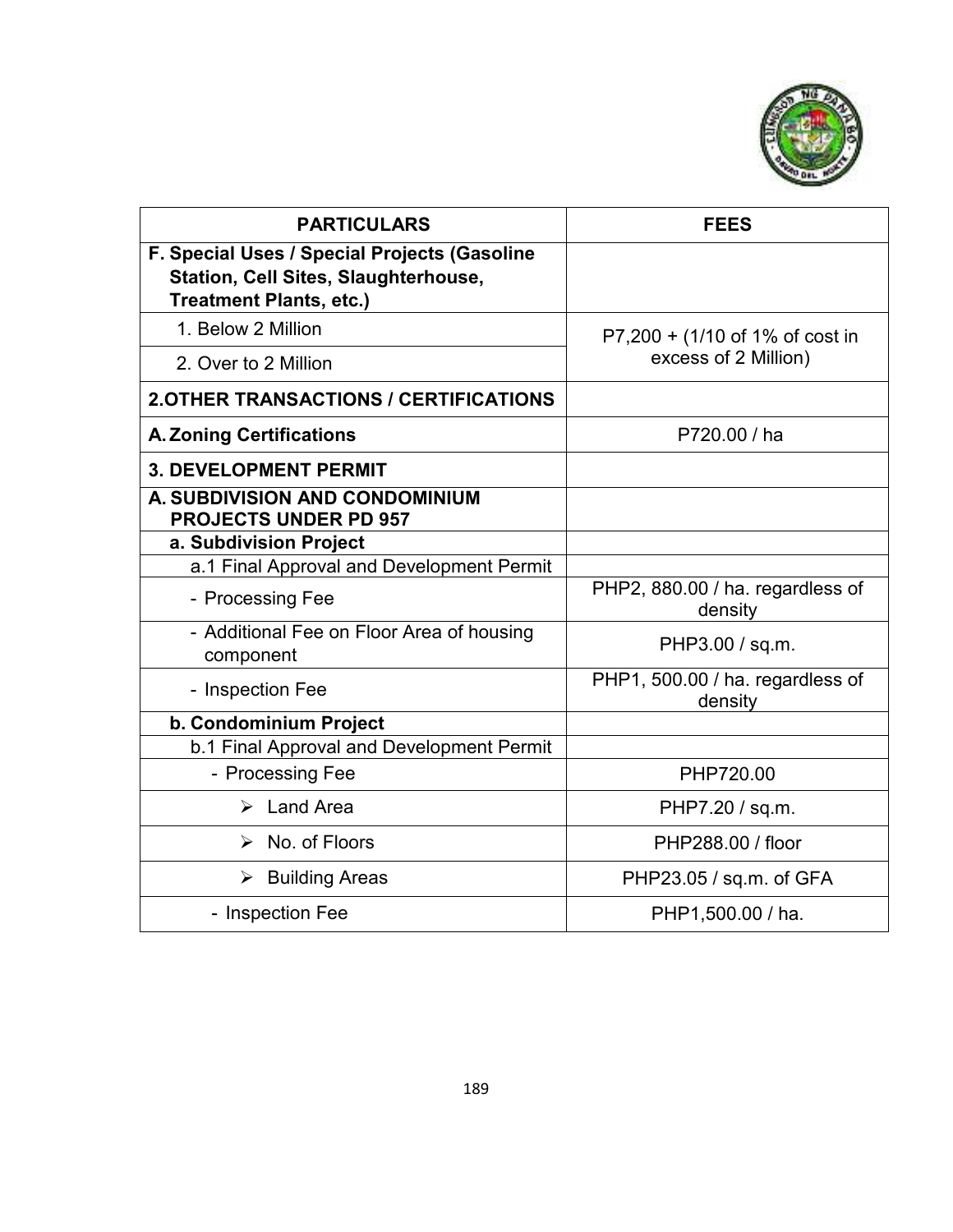

| <b>PARTICULARS</b>                                                                                                               | <b>FEES</b>            |  |
|----------------------------------------------------------------------------------------------------------------------------------|------------------------|--|
| <b>B. SUBDIVISION AND CONDOMINIUM PROJECTS UNDER BP 220</b>                                                                      |                        |  |
| a. Subdivision Project                                                                                                           |                        |  |
| a.1 Final Approval and Development Permit                                                                                        |                        |  |
| <b>Processing Fee</b><br>i.                                                                                                      |                        |  |
| > Socialized Housing                                                                                                             | PHP600.00 / ha.        |  |
| $\triangleright$ Economic Housing                                                                                                | PHP1, 440.00 / ha.     |  |
| <b>Inspection Fee</b><br>ii.<br>(Projects already inspected for PALC /<br>PSDP application may not be charged<br>inspection fee) |                        |  |
| > Socialized Housing                                                                                                             | PHP1, 500.00 / ha.     |  |
| $\triangleright$ Economic Housing                                                                                                | PHP1, 500.00 / ha.     |  |
| b. Condominium Project                                                                                                           |                        |  |
| b.1 Final Approval and Development Permit                                                                                        |                        |  |
| i. Processing Fee                                                                                                                |                        |  |
| $\triangleright$ Land Area                                                                                                       | PHP7.20 / sq.m.        |  |
| $\triangleright$ No. of Floors                                                                                                   | PHP144.00 / floor      |  |
| $\triangleright$ Building Areas                                                                                                  | PHP5.80 / sq.m. of GFA |  |
| ii.<br><b>Inspection Fee</b>                                                                                                     | PHP1, 500.00 / ha.     |  |
| <b>C.INDUSTRIAL / COMMERCIAL SUBDIVISION</b>                                                                                     |                        |  |
| a. Final Approval and Development Permit                                                                                         |                        |  |
| <b>Processing Fee</b><br>İ.                                                                                                      | PHP720.00 / ha.        |  |
| ii.<br><b>Inspection Fee</b><br>(Projects already inspected for PALC /<br>PSDP application may not be charged<br>inspection fee) | PHP1, 500.00 / ha.     |  |
| <b>D. FARMLOT SUBDIVISION</b>                                                                                                    |                        |  |
| a. Final Approval and Development Permit                                                                                         |                        |  |
| <b>Processing Fee</b><br>i.                                                                                                      | PHP1, 440.00 / ha.     |  |